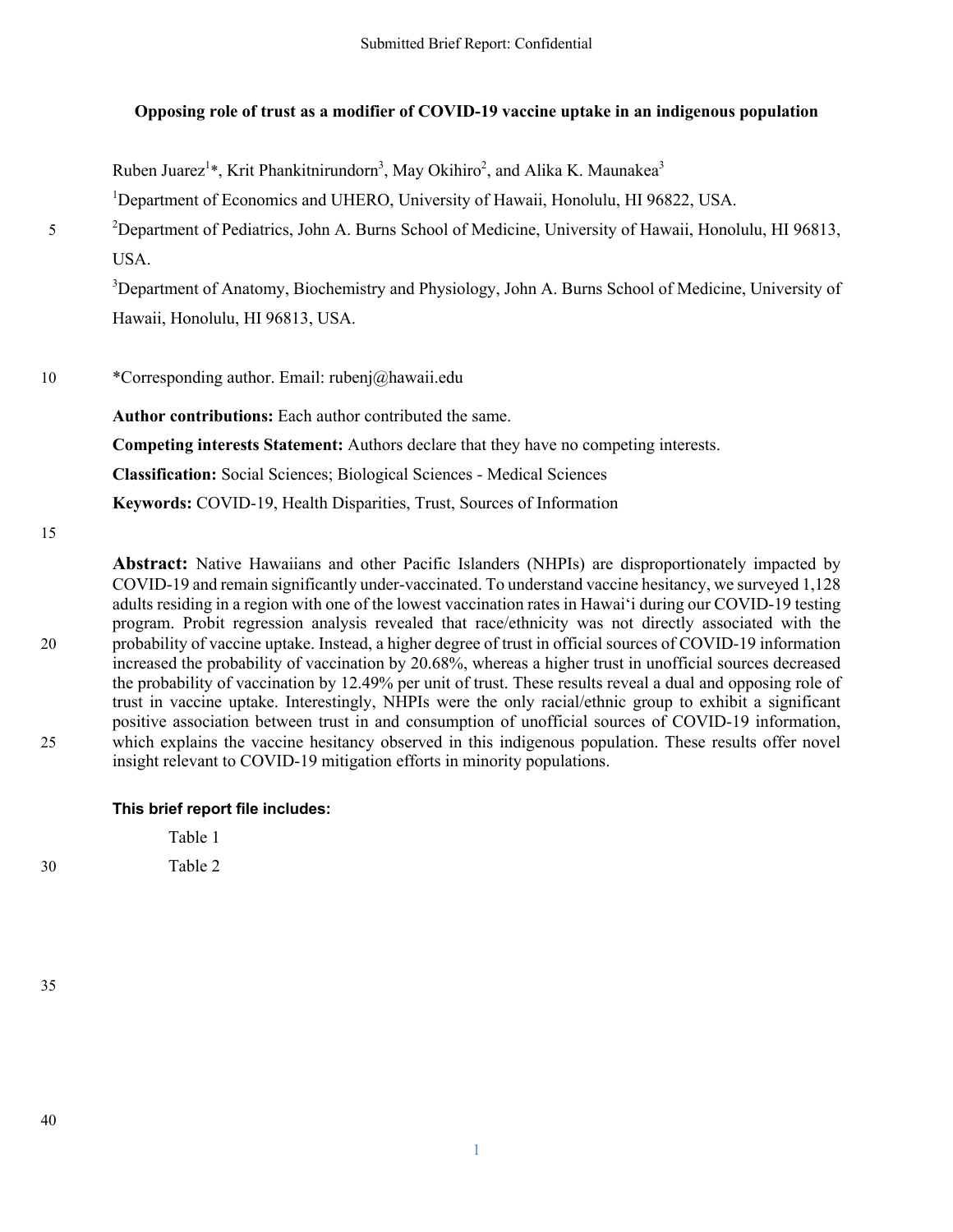### **Introduction**

The stagnating vaccination rates against SARS-CoV-2 and increased vulnerabilities to the more transmissible Delta and other emerging variants (*i.e.* Omicron) portend a resurgence of COVID-19 5 throughout the country<sup>1</sup>, especially among vaccine-hesitant populations<sup>2</sup>. Native Hawaiians and other Pacific Islanders (NHPIs) comprise 25% of Hawaiʻi's population, yet currently account for 38% of all COVID-19 cases<sup>3</sup>, intensifying their pre-pandemic health disparities<sup>4,5</sup>. Delta-driven surges in cases recently threatened Hawaiʻi's healthcare system, with the majority (~90%) of COVID-19 hospitalizations arising among unvaccinated individuals and disproportionately impacted the NHPI population who remain 10 . under-vaccinated<sup>6</sup>. Therefore, implementing public health policies aimed at accelerating vaccine uptake and increasing coverage are urgently needed.

To inform such policies, identifying contributors to vaccine hesitancy is a requisite. Although prior studies of other populations demonstrated that vaccine hesitancy associates with distrust and misinformation<sup>7,8</sup>, 15 none have yet reported whether these factors account for the under-vaccinated rates in indigenous populations, including NHPIs. Additionally, the mechanism by which such factors might influence COVID-19 vaccine uptake remains unclear. Herein, we show that racial/ethnic differences in trust between sources of COVID-19 information coupled with the level of consumption of such information strongly correspond to vaccine uptake. Despite our focus on NHPIs, these results confirm social factors previously 20 implicated in vaccine hesitancy and offer novel insight into how these factors interact to influence vaccine uptake that will be useful for public health policy in other similarly vulnerable minority populations in the US.

### **Methods**

## 25 *Recruitment strategy and survey instrument*

A community in Hawaiʻi with the highest density of Native Hawaiians per capita (Waiʻanae, Oʻahu) enrolled in an ongoing COVID-19 testing program were consented to participate in the National Institutes of Health (NIH) Rapid Acceleration of Diagnostics in Underserved Populations (RADx-UP) survey, which was disseminated by a unique partnership at the University of Hawaiʻi and five federally qualified health 30 centers in the state called the Pacific Alliance Against COVID-19 (PAAC). This survey included demographic data (*e.g*., self-reported age, gender, race/ethnicity) and vaccination status. The survey also included self-reported trust of a source to provide correct information about COVID-19 (herein referred to as *trust*), the use or reliance on a source for information about COVID-19 (herein referred to as *consumption*), and other health-related behaviors, with a 66% completion rate of these metrics. These 35 metrics have been vetted and used by the NIH RADx-UP initiative via a consortium of over 100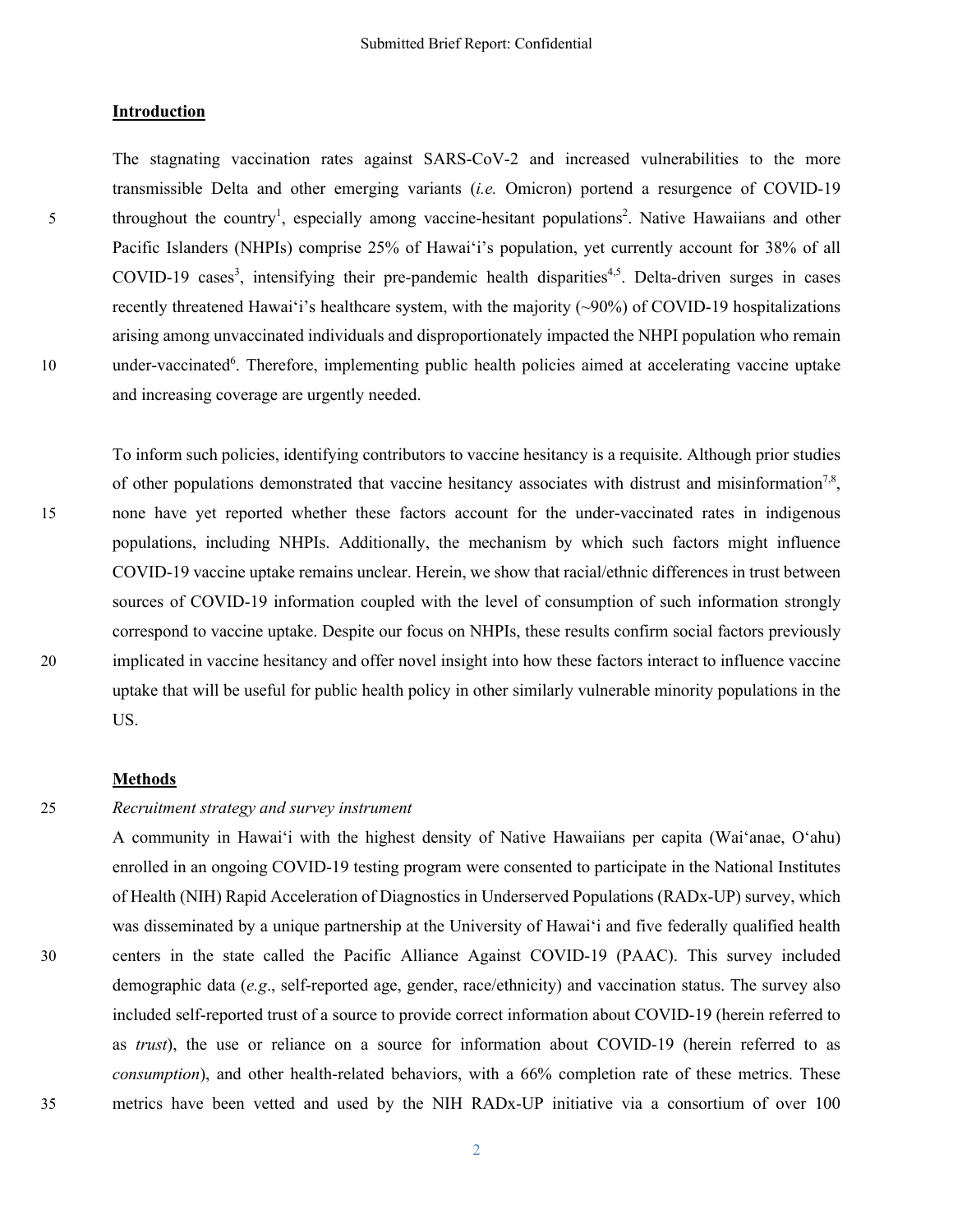participating sites throughout the country<sup>9</sup>. Survey data were collected from June to August 2021, after COVID-19 vaccines were widely available for adults and before state mandates for vaccination were issued. As summarized in Table 1, the proportion of racial/ethnic groups among the total of 1,128 adult respondents of this survey were representative of the Waiʻanae population based on US Census data 2020 (Zipcode: 5 96792). This study was approved by the Waiʻanae Coast Comprehensive Health Center Institutional Review Board.

### *Statistical analysis of survey data and probabilistic model*

Degree of *trust* and frequency of *consumption* were obtained for a variety of sources, including the federal 10 and local government, healthcare providers, TV, radio, print or online news, friends, family members and other acquaintances, and contacts on social media. These sources were categorized as either *official* or *unofficial*. Official sources included government, healthcare providers, and traditional channels of communication such as TV, radio, and print news; unofficial sources included social media channels, friends, family, acquaintances, and faith leaders. Trust in official and unofficial sources were measured on 15 a Likert scale, the average values of which are shown in Table 1 and stratified by different groups as indicated. Similarly, the frequency of consumption of COVID-19 information from official or unofficial sources were measured on a Likert scale and the average values are shown in Table 1. Ordinary least squares (OLS) estimations for average trust in official (or unofficial) sources and frequency of consumption of information from official (or unofficial) sources were performed. Estimations are presented in Table 2a,c 20 for the indicated demographic variables, with the estimators for each racial/ethnic group calculated in comparison to whites, males in comparison to females, and education level in comparison to 'not completed high school.' Table 2b represents a Probit regression for estimating vaccination status as a function of trust in official and unofficial sources. A similar estimator for demographic coefficients is presented. The accuracy of the Probit regression was measured as the percentage of correctly predicted vaccination 25 outcomes, resulting in 70.5% correctly predicted outcomes (31.8% of overall outcomes when adjusted for the most frequent outcomes). These analyses were completed using R Statistical Software version 4.0.5 (R Project for Statistical Computing) within RStudio statistical software version 1.3.1073 (RStudio).

## **Results**

# 30 *Opposing role of trust in modifying vaccine hesitancy*

To determine the extent to which trust influenced vaccine uptake, we first examined perceptions of trust in official or unofficial sources of COVID-19 information as well as the frequency of consumption of COVID-19 information from official or unofficial sources. Data was stratified based on vaccination status, age, racial/ethnic group, and level of education. We observed that compared to unvaccinated individuals, those 35 vaccinated reported a higher degree of trust in official sources of COVID-19 information concomitant with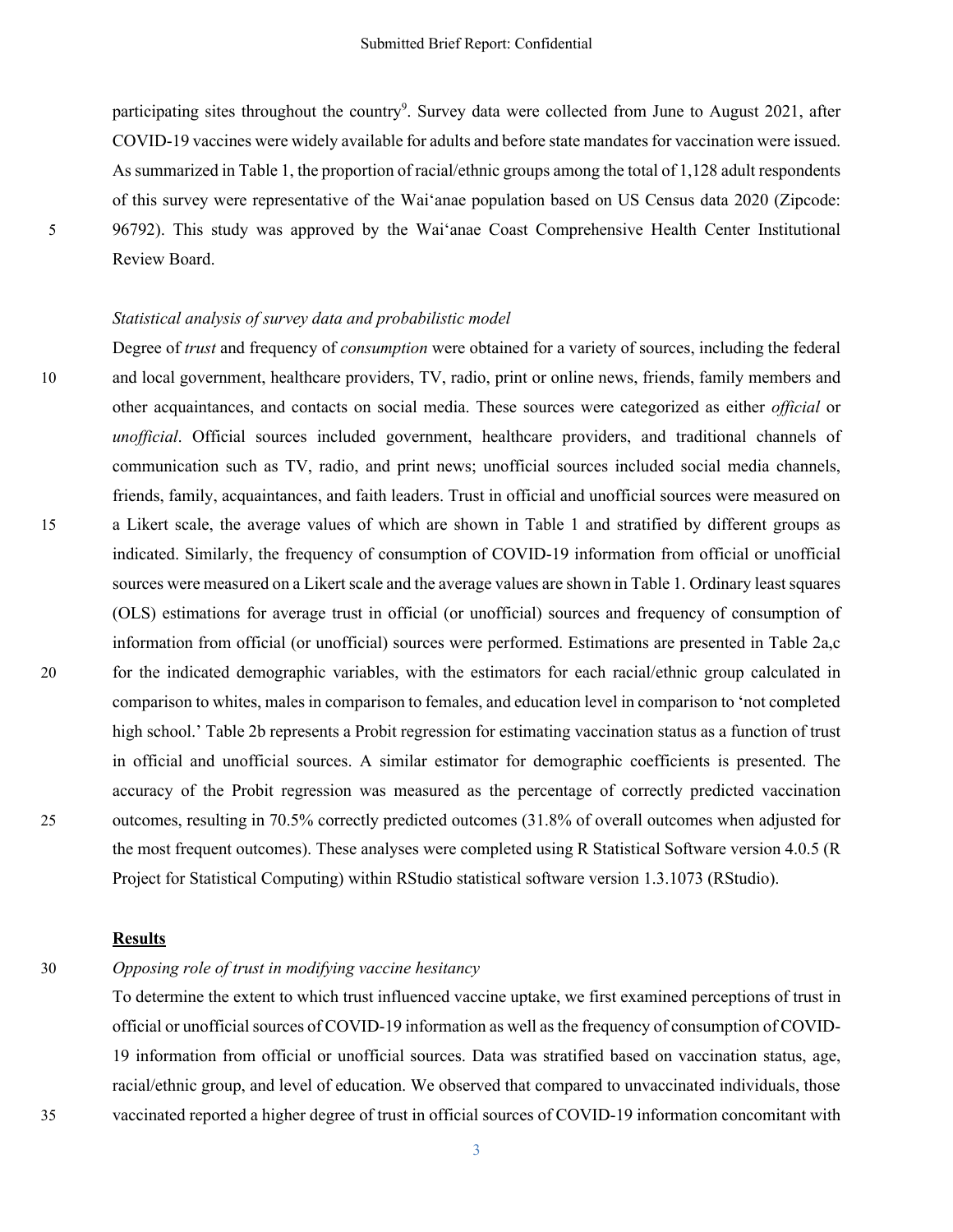more frequent consumption of this information (Table 1). These results implicated trust and consumption of COVID-19 information as co-dependent modifiers of vaccine uptake where the choice regarding vaccination varied depending on the frequency of consumption of COVID-19 information from official or unofficial sources. Indeed, we observed a significant positive linear relationship between the frequency of 5 consumption of COVID-19 information from either official or unofficial sources and degree of trust in those sources, respectively  $(R^2=0.42, p<0.001, 95\% \text{ CI} = (0.46, 0.699) \text{ and } R^2=0.17, p<0.001, 95\% \text{ CI} =$ (0.089, 0.284), respectively; Table 2a,c). By comparing vaccination status and trust, we found a significant positive association between uptake of the COVID-19 vaccine and degree of trust in official sources  $(p<0.001, 95\% \text{ CI} = (0.415, 0.651);$  Table 2b). In contrast, we observed a significant negative association 10 between vaccine uptake and degree of trust in unofficial sources (*p<*0.001, 95% CI = (-0.449, -0.195); Table 2b). These results indicate that individuals with a higher degree of trust in official sources of COVID-19 information were more receptive to receiving the COVID-19 vaccine, whereas those with a higher degree of trust in unofficial sources were less receptive, revealing an opposing role of trust in vaccine uptake. To highlight this opposing role, we estimated the probability of vaccine uptake using the marginal effect of the 15 . Probit regression model<sup>10</sup>. We computed that, on average, increasing one unit of trust (as on the Likert scale) in *official* sources increases the probability of vaccination by 20.68%, whereas an increase of one unit of trust in *unofficial* sources decreases the probability of vaccination by 12.49%. This result indicated that perceived trust indeed plays an opposing role in modifying vaccine uptake, the outcome and degree to which was dependent on the source of COVID-19 information.

20

### *Race/ethnicity alone is not a modifier of vaccine uptake in NHPIs*

We next examined other potential modifiers of vaccine hesitancy. Given the significant racial/ethnic differences in vaccine uptake, especially among Native Hawaiians in Hawaiʻi who remained undervaccinated<sup>11</sup>, we expected to observe race/ethnicity as a modifier. Surprisingly, with the only exception 25 among the Other racial/ethnic group, we observed that race/ethnicity alone was not directly associated with the probability of vaccine uptake (*p*=0.92, NHPI, and *p*=0.16, Asian; Table 2b). Instead, among NHPIs, our data indicated that trust in official and unofficial sources along with race/ethnicity modify vaccine uptake. Compared to whites, NHPIs reported a higher degree of trust in unofficial sources and more frequent consumption of unofficial COVID-19 related information  $(p=0.007, 95\% \text{ CI} = (-0.363, -0.0591)$  and 30 *p=*0.01, 95% CI = (-0.407, -0.0562)*,* respectively; Table 1). Interestingly, we observed a significant positive association between the degree of trust in and frequency of consumption of COVID-19 information from unofficial sources only among NHPIs relative to whites  $(p=0.029, 95\% \text{ CI} = (0.294, 0.414)$ ; Table 2c). While trust in official, government sources of information observed was anticipated based on historical and present-day political, social, and structural discrimination of NHPIs<sup>5,6,12</sup>, the significantly higher degree of 35 trust in unofficial sources of COVID-19 information was not expected.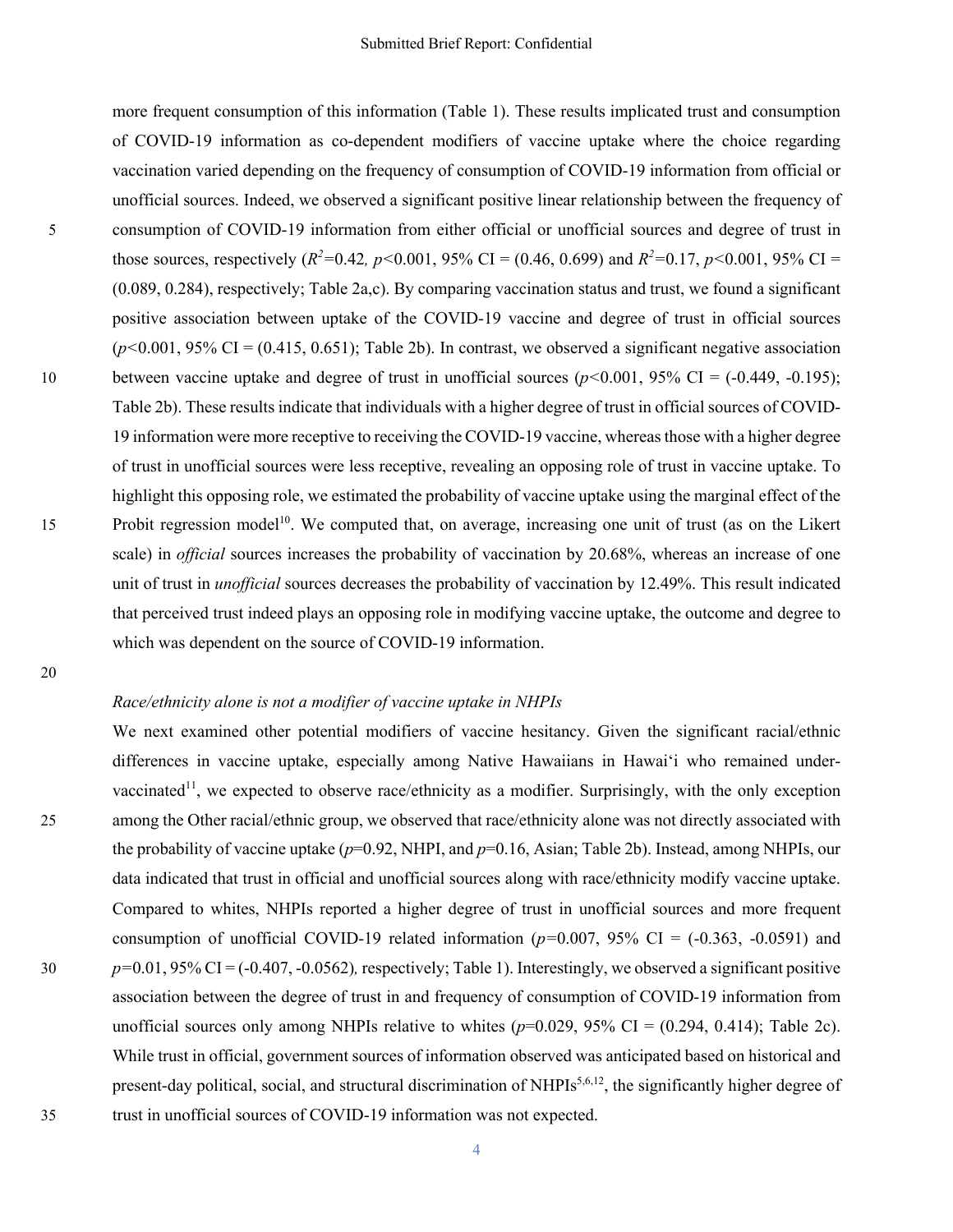Finally, we found that overall, age had a weak effect on the association between the degree of trust and 5 consumption of COVID-19 information for both official and unofficial sources (*p<*0.02, 95% CI = (0.000132, 0.00734) and *p<*0.03, 95% CI = (0.0002, 0.00797), respectively; Table 2a,c) and that males had a higher degree of trust and consumption of official, but not unofficial, sources of information relative to females ( $p$ <0.01, 95% CI = (0.22205, 0.235) and  $p$ =0.51, respectively; Table 2a,c). In addition, we observed that the level of education was not a contributor to the degree of trust in official or unofficial 10 sources (Table 2a,c). However, the level of education was significantly associated with vaccine uptake independent of other factors relative to individuals with no high school diploma ( $p=0.06, 95\%$  CI = (0.165, 0.986)*, p<*0.001 95% CI = (0.31, 1.40)*,* and *p<*0.001, 95% CI = (0.710, 1.57) for college level, Bachelor's, and other advanced degrees, respectively; Table 2b), indicating that education may act as a modifier of vaccine hesitancy. Indeed, when accounting for education level, we no longer observed a significant 15 association between the degree of trust and frequency of consumption of COVID-19 information from official sources among NHPIs (*p=*0.30; Table 2a). These results coupled with the negative association between the degree of trust in unofficial sources and vaccine uptake  $(p=0.03, 95\% \text{ CI} = (-0.449, -0.195))$ ; Table 2c), indicates that race/ethnicity is necessary but insufficient alone as a modifier of vaccine hesitancy among NHPIs and instead must be considered along with education, trust and consumption of COVID-19 20 information. Therefore, accounting for these covariates, the lower vaccine uptake among NHPIs appears to be primarily driven by their higher degree of trust in and consumption of COVID-19 information from unofficial sources.

#### **Discussion**

25 Altogether, our data offers a model for how trust in and consumption of COVID-19 information from distinct sources modifies vaccine uptake, highlighting novel opportunities for addressing vaccine hesitancy in vulnerable populations. Importantly, we show that trust has an opposing role in modifying vaccine uptake, which is highly dependent on the source of information. Our finding that trust in official sources of information, the degree of which is correlated with the frequency of consumption of such information, is a 30 positive modifier of vaccine uptake highlights the importance of effective government communication strategies. Interestingly, the negative relationship between trust in unofficial sources and vaccine uptake might indicate that such sources are actively discouraging vaccination, to potentially include factors such as the spread of misinformation that has previously been implicated in contributing to reduced vaccine uptake $8,13$ . Further investigation to confirm the specific constituents that comprise unofficial sources of 35 information is therefore expected to reveal additional insight into vaccine hesitancy. As Delta-driven surges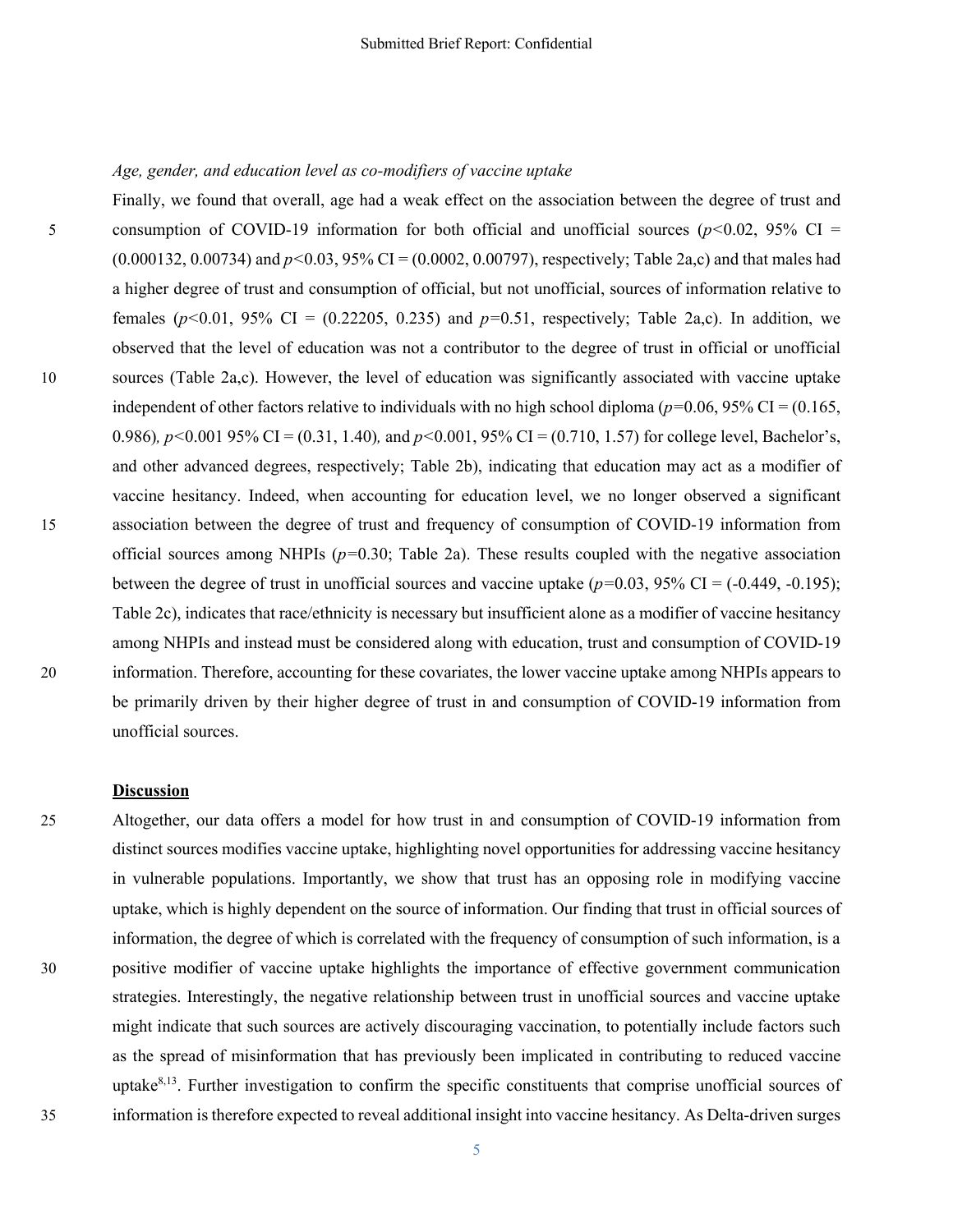threaten other states<sup>1</sup>, this becomes an ever more pressing priority for COVID-19 mitigation policies, which our data suggest should incorporate interventions that fosters trust in official sources of COVID-19 information and promotes health literacy.

5 As our recruitment strategy was restricted to the Waiʻanae community, the predominant racial/ethnic group in our dataset was Native Hawaiians (58%). Although generally, the proportion of major racial/ethnic groups such as Asians and Whites closely resembled the composition of the Waiʻanae community, our dataset comprised a small number of individuals from non-Native Hawaiian minority racial/ethnic groups. Indeed, only 3% of Pacific Islanders categorized within NHPIs appear in our dataset, and Other racial/ethnic 10 groups that are considered minorities in Hawaiʻi (*e.g*., Hispanics, Blacks, and Native Americans) collectively make up just 7%, aligning to the composition in the state of Hawaiʻi. Given this limitation, we continued to apply the 1997 US Office of Management and Budget reclassification of Native Hawaiians under the NHPI category and combined racial/ethnic minorities under Other. We recognize the importance of disaggregating data to measure racial/ethnic disparities in COVID-1911,14. Indeed, disaggregated data of 15 vaccination rates among NHPIs revealed that while PIs are covered at the same level representative of their population (4%), NHs are currently under-vaccinated at 14% (versus 21% of the population)<sup>3</sup>. Coupled with the higher transmissibility of the Delta variant, this low vaccination coverage contributed to the overrepresentation of NHs in infections, accounting for 29% of all COVID-19 cases at the time of this writing, while the representative vaccination coverage among PIs was associated with a significant decline in 20 . COVID-19 among this population<sup>3</sup>. Therefore, given that our dataset largely comprised NHs, we are confident that the aggregated data of NHPIs well represents the NH population and is relevant to COVID-19 vaccine hesitancy. However, any variability of the metrics collected among PIs will be masked by that of NHs, and the low sample size of other racial/ethnic minority groups represented precluded a powered disaggregated analysis.

Another limitation of this study is that our model does not account for other factors such as income, household size, job type/sector, risk of COVID-19 exposures, pre-existing medical conditions, *etc*., that may influence vaccine uptake. Indeed, a recent study of a limited number of patients with neurological disorders in Hawaiʻi examined over 30 sociodemographic variables and medical comorbidities and found that among NHPI patients, a positive depression screen reduced the odds of vaccine acceptance<sup>15</sup>. Thus, we determined the accuracy of our model that considered age, gender, education, and trust and consumption of COVID-19 information by calculating the ratio of correctly predicted outcomes in vaccine uptake over our total number of observations (n=1,128). We found that our Probit model correctly predicted 70.5% of overall outcomes with just these five factors alone. However, additional studies to examine the degree to 35 which other potential modifiers might improve the accuracy of our model are warranted.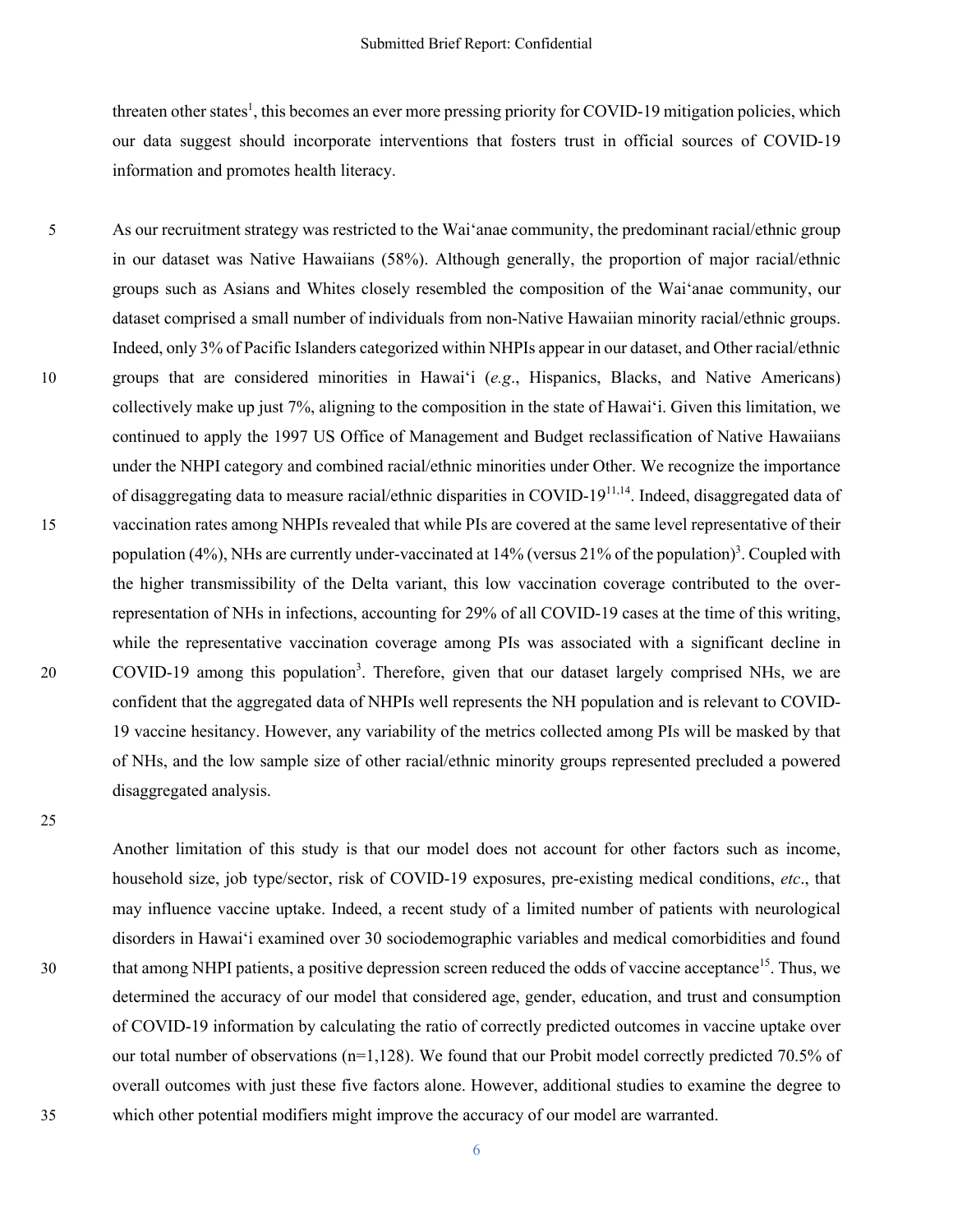The recent, amplified resurgence of COVID-19 in Hawaiʻi underscores the adverse consequences of longstanding yet unaddressed social inequities in its indigenous population with significant externalities to all, highlighting the wide-reaching benefits of establishing health equity. Results of our study offer insight into 5 the nuances of vaccine hesitancy with which community and culturally relevant interventions may be tailored to reduce racial/ethnic disparities of COVID-19.

## **References**

- 1. Truelove S, Smith CP, Qin M, et al. Projected resurgence of COVID-19 in the United States in July-December 2021 resulting from the increased transmissibility of the Delta variant and faltering vaccination. *medRxiv.* 2021.
- 2. Muñoz-Price LS, Nattinger AB, Rivera F, et al. Racial Disparities in Incidence and 15 Outcomes Among Patients With COVID-19. *JAMA Netw Open.* 2020;3(9):e2021892.
	- 3. Hawaii State Department of Health. https://health.hawaii.gov/coronavirusdisease2019/current-situation-in-hawaii. Accessed September 25, 2021.
- 4. Mau MK, Sinclair K, Saito EP, Baumhofer KN, Kaholokula JK. Cardiometabolic health 20 disparities in native Hawaiians and other Pacific Islanders. *Epidemiol Rev.* 2009;31:113- 129.
	- 5. Mokuau N, DeLeon PH, Kaholokula JKa, Soares S, Tsark JU, Haia C. Challenges and promise of health equity for Native Hawaiians. *NAM Perspectives.* 2016.
- 6. Penaia CS, Morey BN, Thomas KB, et al. Disparities in Native Hawaiian and Pacific 25 Islander COVID-19 Mortality: A Community-Driven Data Response. *Am J Public Health.*  2021;111(S2):S49-S52.
	- 7. Latkin CA, Dayton L, Yi G, Konstantopoulos A, Boodram B. Trust in a COVID-19 vaccine in the US: A social-ecological perspective. *Soc Sci Med.* 2021;270:113684.
- 8. Loomba S, de Figueiredo A, Piatek SJ, de Graaf K, Larson HJ. Measuring the impact of 30 COVID-19 vaccine misinformation on vaccination intent in the UK and USA. *Nat Hum Behav.* 2021;5(3):337-348.
	- 9. National Institutes of Health RADx-UP Initiative. https://www.nih.gov/researchtraining/medical-research-initiatives/radx/radx-programs#radx-up. Published NIH. Accessed September 25, 2021.
- 35 10. Greene WH. Econometric analysis 4th edition. *International edition, New Jersey: Prentice Hall.* 2000:201-215.
	- 11. Quint JJ. Disaggregating Data to Measure Racial Disparities in COVID-19 Outcomes and Guide Community Response—Hawaii, March 1, 2020–February 28, 2021. *MMWR Morbidity and Mortality Weekly Report.* 2021;70.
- 40 12. Wang D, Gee GC, Bahiru E, Yang EH, Hsu JJ. Asian-Americans and Pacific Islanders in COVID-19: Emerging Disparities Amid Discrimination. *J Gen Intern Med.*  2020;35(12):3685-3688.
	- 13. Roozenbeek J, Schneider CR, Dryhurst S, et al. Susceptibility to misinformation about COVID-19 around the world. *R Soc Open Sci.* 2020;7(10):201199.

7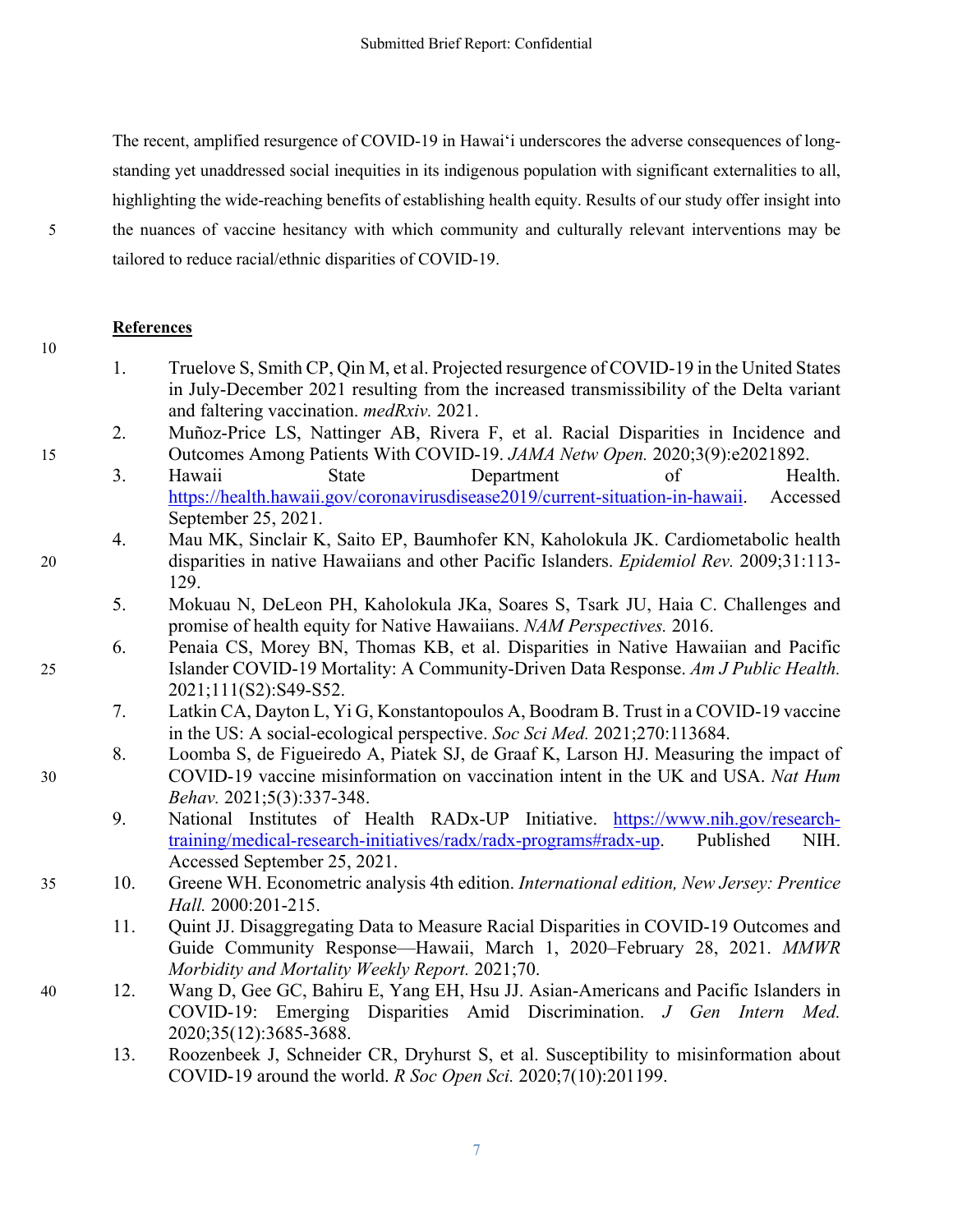- 14. Yoon P, Hall J, Fuld J, et al. Alternative Methods for Grouping Race and Ethnicity to Monitor COVID-19 Outcomes and Vaccination Coverage. *MMWR Morb Mortal Wkly Rep.*  2021;70(32):1075-1080.
- 15. Ghaffari-Rafi A, Teehera KB, Higashihara TJ, et al. Variables Associated with 5 Coronavirus Disease 2019 Vaccine Hesitancy Amongst Patients with Neurological Disorders. *Infectious Disease Reports.* 2021;13(3):763-810.

## **Acknowledgments**

We thank Yurii Shvetsov, Timothy Halliday, Sumner La Croix, Pauline Chinn and Marjorie Mau for critical scientific comments about this manuscript. This manuscript would not have been possible without the support of almost two dozen staff and volunteers at the Pacific Alliance Against COVID-19 (www.PAAC.info). The project described was supported in part by grant numbers U54MD007601-34S2 15 from the National Institute on Minority Health and Health Disparities (NIMHD), and OT2HD108105-01 from the National Institute of Child Health and Human Development (NICHD), components of the National Institutes of Health (NIH), and its contents are solely the responsibility of the authors and do not represent the official view of NIMHD, NICHD or NIH.

### 20 **Funding**

National Institute on Minority Health and Health Disparities grant U54MD007601-34S2 (RJ, MO, AM) National Institute of Child Health and Human Development grant OT2HD108105-01 (RJ, MO, AM)

### 25 **Data and materials availability**

All data used for this project will be available de-identified as approved by the Waianae Coast Comprehensive Health Center Institutional Review Board.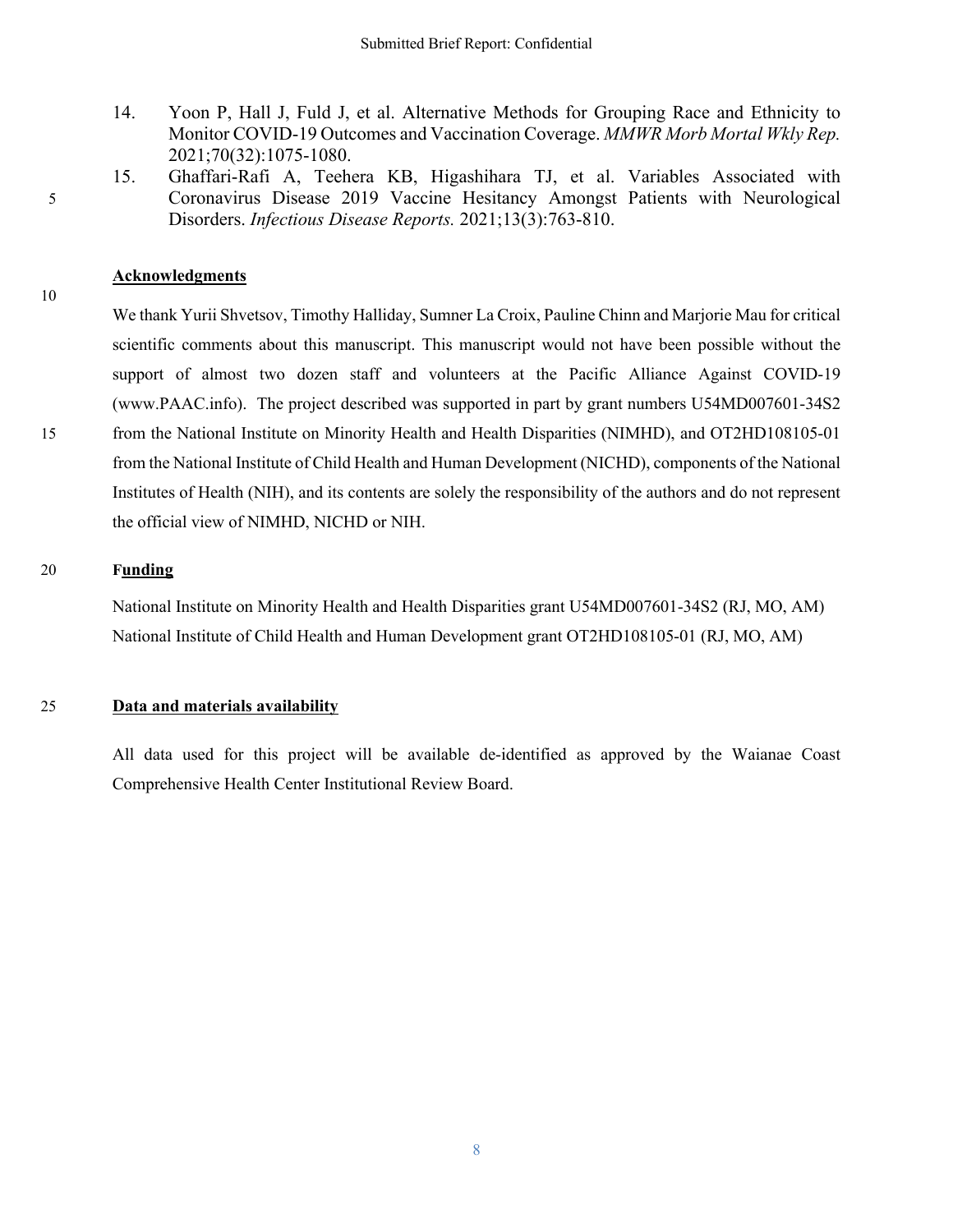| <b>Demographics and Survey Responses</b>                                 |                | Overall, $N = 1128$ |                | Vaccinated. N=639 | Unvaccinated, N=489 |           | <b>NHPI. N=696</b> |      |                   | Asian. N=198 | <b>White. N=147</b> |           |                       | Other. N=87 |
|--------------------------------------------------------------------------|----------------|---------------------|----------------|-------------------|---------------------|-----------|--------------------|------|-------------------|--------------|---------------------|-----------|-----------------------|-------------|
| Gender                                                                   | Mean           | %                   | Mean           | %                 | Mean                | %         | Mean               | %    | Mean              | %            | Mean                | %         | Mean                  | %           |
| Male                                                                     | 709            | 63.0%               | 408            | 64%               | 300                 | 61%       | 451                | 65%  | 124               | 63%          | 93                  | 63%       | 40                    | 46%         |
| Female                                                                   | 416            | 37.0%               | 229            | 36%               | 187                 | 38%       | 243                | 35%  | 72                | 36.00%       | 54                  | 37%       | 47                    | 54%         |
| Other and prefer not to answer                                           | $\overline{2}$ | 0.20%               | $\overline{2}$ | 0.30%             | $\Omega$            | 0         | $\mathbf 0$        | 0%   | $\overline{2}$    | 1%           | $\mathbf 0$         | 0%        | 0                     | 0%          |
| Education                                                                | Mean           | %                   | Mean           | %                 | Mean                | %         | Mean               | %    | Mean              | %            | Mean                | %         | Mean                  | %           |
| 9th to 12th grade, no diploma                                            | 55             | 4.90%               | 18             | 2.80%             | 36                  | 7.60%     | 42                 | 6%   | 1                 | 1%           | 6                   | 4.10%     | 5                     | 5.70%       |
| High school graduate or GED completed                                    | 410            | 36.0%               | 165            | 26%               | 245                 | 50%       | 324                | 47%  | 38                | 19%          | 16                  | 11%       | 32                    | 37%         |
| Some college level/ Technical / Vocational degree                        | 269            | 24.0%               | 159            | 25%               | 110                 | 22%       | 169                | 24%  | 53                | 27%          | 26                  | 18%       | 21                    | 24%         |
| Bachelor's degree                                                        | 175            | 16.0%               | 122            | 19%               | 53                  | 11%       | 77                 | 11%  | 47                | 24%          | 36                  | 24%       | 15                    | 17%         |
| Other advanced degree (Master's, Doctoral degree)                        | 220            | 19.0%               | 175            | 27%               | 45                  | 9.20%     | 84                 | 12%  | 59                | 30%          | 63                  | 43%       | 14                    | 16%         |
| Trust - Official Source of COVID-19 Information <sup>1</sup>             | Mean           | SD                  | Mean           | <b>SD</b>         | Mean                | SD        | Mean               | SD   | Mean              | SD           | Mean                | SD        | Mean                  | SD          |
| U.S. Government                                                          | 1.18           | 1.10                | 1.43           | 1.12              | 0.85                | 0.98      | 1.11               | 1.06 | 1.4               | 1.14         | 1.3                 | 1.2       | 1.02                  | 1.06        |
| U.S. Coronavirus task force                                              | 1.32           | 1.17                | 1.56           | 1.21              | 1.00                | 1.04      | 1.26               | 1.13 | 1.49              | 1.21         | 1.46                | 1.29      | 1.09                  | 1.14        |
| Doctor or health care provider                                           | 1.92           | 1.23                | 2.07           | 1.24              | 1.73                | 1.18      | 1.89               | 1.22 | 2.05              | 1.21         | 1.92                | 1.28      | 1.89                  | 1.21        |
| News on the radio, TV, online, or in newspapers                          | 1.17           | 1.05                | 1.37           | 1.96              | 0.91                | 0.90      | 1.17               | 1.05 | 1.29              | 1.05         | 1.14                | 1.09      | 0.99                  | 1.03        |
| Average overall                                                          | 1.40           | 1.00                | $1.61***$      | 1.05              | 1.12                | 0.87      | 1.36               | 0.98 | 1.56              | 1.04         | 1.46                | 1.09      | 1.25                  | 0.94        |
| Trust - Unofficial Source of COVID-19 Information <sup>1</sup>           | Mean           | SD                  | Mean           | <b>SD</b>         | Mean                | <b>SD</b> | Mean               | SD   | Mean              | SD           | Mean                | SD        | Mean                  | SD          |
| <b>Faith leaders</b>                                                     | 1.09           | 1.24                | 1              | 1.23              | 1.21                | 1.25      | 1.18               | 1.28 | 0.97              | 1.17         | 0.65                | 1.04      | 1.36                  | 1.24        |
| Close friends and family members                                         | 1.56           | 1.15                | 1.58           | 1.15              | 1.52                | 1.16      | 1.58               | 1.17 | 1.58              | 1.12         | 1.37                | 1.1       | 1.63                  | 1.17        |
| Classmates, colleagues or other people you know                          | 1.27           | 1.06                | 1.33           | 1.07              | 1.19                | 1.04      | 1.27               | 1.08 | 1.33              | 1.06         | 1.2                 | 1.01      | 1.26                  | 1.03        |
| Contacts on social media                                                 | 0.79           | 0.94                | 0.82           | 0.96              | 0.76                | 0.91      | 0.81               | 0.94 | 0.76              | 0.83         | 0.77                | 0.94      | 0.75                  | 0.93        |
| Average overall                                                          | 1.18           | 0.89                | 1.18           | 0.90              | 1.17                | 0.87      | $1.21^{\text{tt}}$ | 0.9  | 1.16 <sup>t</sup> | 0.85         | 1.00                | 0.84      | $1.25$ <sup>tt</sup>  | 0.87        |
| Consumption - Official Source of COVID-19 Information <sup>2</sup>       | Mean           | <b>SD</b>           | Mean           | <b>SD</b>         | Mean                | <b>SD</b> | Mean               | SD   | Mean              | SD           | Mean                | SD        | Mean                  | SD          |
| Local government officials (e.g., Governor, Mayor)                       | 1.48           | 1.18                | 1.66           | 1.21              | 1.23                | 1.08      | 1.44               | 1.17 | 1.64              | 1.19         | 1.52                | 1.21      | 1.36                  | 1.08        |
| Federal government (e.g., President, White House COVID Task Force)       | 1.45           | 1.18                | 1.64           | 1.23              | 1.19                | 1.06      | 1.42               | 1.15 | 1.57              | 1.21         | 1.51                | 1.27      | 1.31                  | 1.09        |
| Print or online news                                                     | 1.4            | 1.13                | 1.52           | 1.17              | 1.24                | 1.05      | 1.4                | 1.13 | 1.42              | 1.1          | 1.38                | 1.2       | 1.41                  | 1.08        |
| TV or radio                                                              | 1.36           | 1.12                | 1.48           | 1.16              | 1.2                 | 1.05      | 1.38               | 1.15 | 1.39              | 1.07         | 1.24                | 1.11      | 1.26                  | 1.04        |
| Healthcare providers (e.g., Personal Physician/Doctor, Pharmacist, etc.) | 1.79           | 1.27                | 1.88           | 1.33              | 1.68                | 1.17      | 1.84               | 1.26 | 1.75              | 1.28         | 1.66                | 1.29      | 1.71                  | 1.28        |
| Medical/Health websites (e.q., CDC, WebMD, etc.)                         | 1.65           | 1.21                | 1.77           | 1.26              | 1.48                | 1.12      | 1.64               | 1.20 | 1.70              | 1.20         | 1.65                | 1.31      | 1.60                  | 1.18        |
| Average overall                                                          | 1.52           | 1.02                | $1.66***$      | 1.07              | 1.34                | 0.92      | 1.52               | 1.02 | 1.58              | 1.01         | 1.49                | 1.06      | 1.44                  | 0.92        |
| Consumption - Unofficial Source of COVID-19 Information <sup>2</sup>     | Mean           | <b>SD</b>           | Mean           | <b>SD</b>         | Mean                | SD        | Mean               | SD   | Mean              | SD           | Mean                | <b>SD</b> | Mean                  | <b>SD</b>   |
| Friends, family or neighbors (not including social media)                | 1.43           | 1.14                | 1.38           | 1.14              | 1.5                 | 1.14      | 1.47               | 1.15 | 1.34              | 1.08         | 1.24                | 1.11      | 1.64                  | 1.28        |
| Social media (e.g., Instagram, Facebook, YouTube, TikTok, etc.)          | 1.05           | 1.08                | 1.03           | 1.10              | 1.08                | 1.06      | 1.09               | 1.07 | 0.96              | 1.03         | 0.86                | 1.09      | 1.29                  | 1.16        |
| Average overall                                                          | 1.24           | 0.99                | $1.2$          | 1.01              | 1.29                | 0.96      | $1.28^{tt}$        | 0.98 | 1.15              | 0.94         | 1.05                | 0.98      | $1.47$ <sup>ttt</sup> | 1.09        |

**Table 1**. Summary statistics of responses to RADx-UP survey broken down by vaccination status and race/ethnicity.

1Question: *How much do you trust each of these sources to provide correct information about COVID-19?* Answers provided on a liker scale: - *Not at all* (0), *A little* (1), *Somewhat* (2) and *A great deal* (3); Reported values represent the mean of the liker scale while the standard deviation is shown inside the parenthesis.

2Question: *How often do you use or rely on the following sources to get information about the COVID-19 outbreak?* Answers provided on a liker scale - *Never* (0), *Rarely* (1), *Sometimes* (2), *Often* (3) and *Always* (4). Reported values represent the mean of the liker scale while the standard deviation is shown inside the parenthesis.

\*\*\*\*\* indicates pairwise statistical significance at *p*<0.01 by two-tailed *t*-test between the vaccinated vs unvaccinated groups. <sup>t,  $\mu$ </sup>,  $\mu$ <sup>th</sup> indicate pairwise statistical significance at p<0.1, p<0.05, p<0.01 respectively by two-tailed *t*-test between each shown race/ethnic group vs the white race/ethnic group.